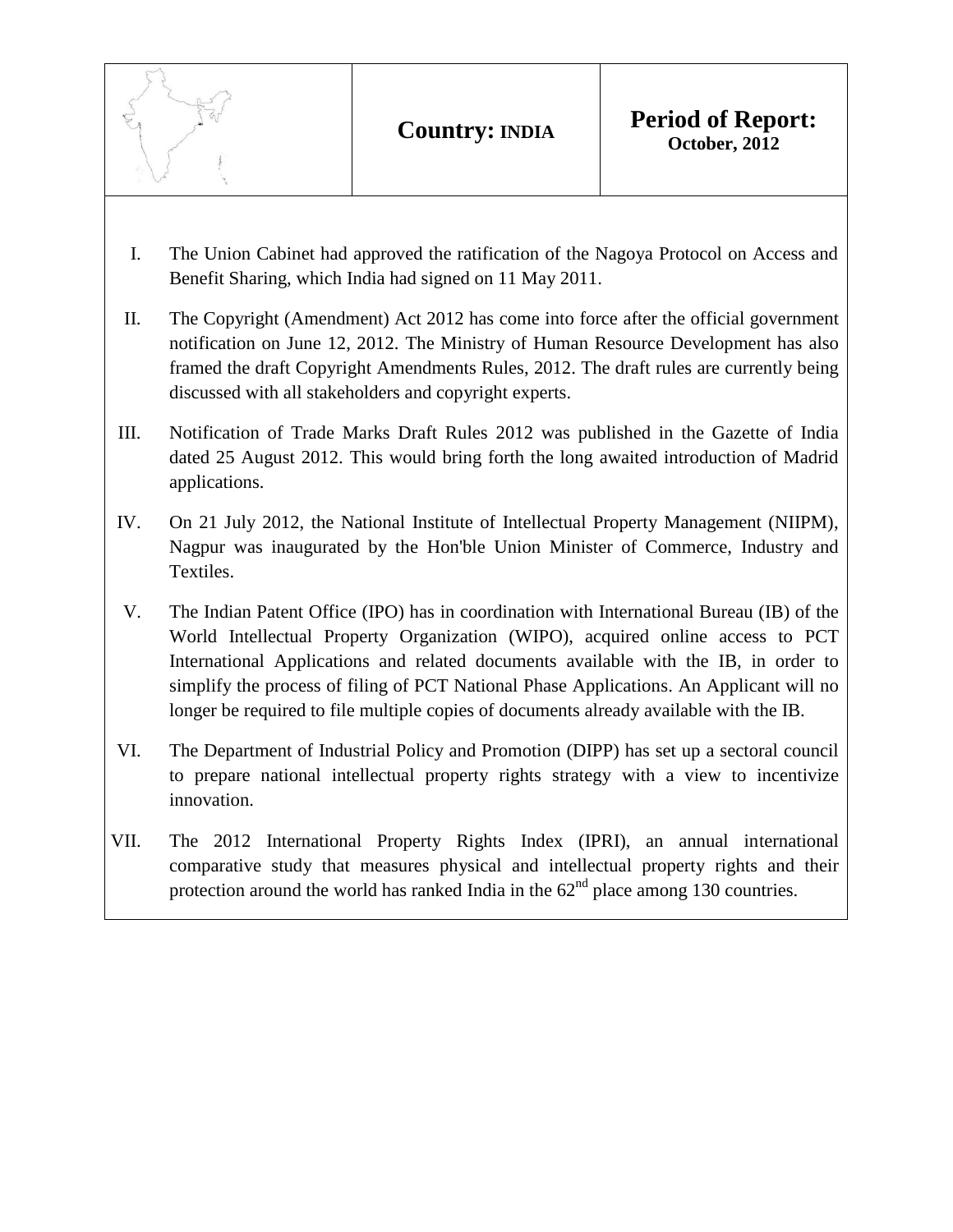- I. The Intellectual Property Office of Pakistan and the Small and Medium Enterprises Development Authority have launched an initiative in April 2012 to support small and medium-sized enterprises (SMEs) in their use of the Intellectual Property (IP) system. The initiative involves the establishment of a number of IP Facilitation Desks around the country to provide companies with the facilities and information required to protect IP.
- II. The 2012 International Property Rights Index (IPRI) has ranked Pakistan in the  $113<sup>th</sup>$ place among 130 countries.



I. The 2012 International Property Rights Index (IPRI) has ranked Nepal in the  $102<sup>nd</sup>$  place among 130 countries.



- I. The Sri Lankan Supreme Court issued a landmark judgment sustaining the provisions of Intellectual property (IP) laws by permitting parallel imports. In the landmark order, the Supreme Court suspended several injunctions granted by the Commercial High Court of Colombo in favour of Hewlett Packard against Techzone restraining from importing of genuine HP products through alternative sources.
- II. WIPO Regional Forum on Intellectual Property (IP) and Environmentally Sound Technologies (ESTs), and WIPO-SAARC Roundtable on Sub-Regional Cooperation on the use of IP for Development and Acquisition of EST's, was held in Sri Lanka from May 29 to May 31, 2012. The meetings discussed the relationship between Intellectual Property and ESTs particularly in the context of the need of developing countries.
- III. The 2012 International Property Rights Index (IPRI) has ranked Sri Lanka in the  $76<sup>th</sup>$ place among 130 countries.